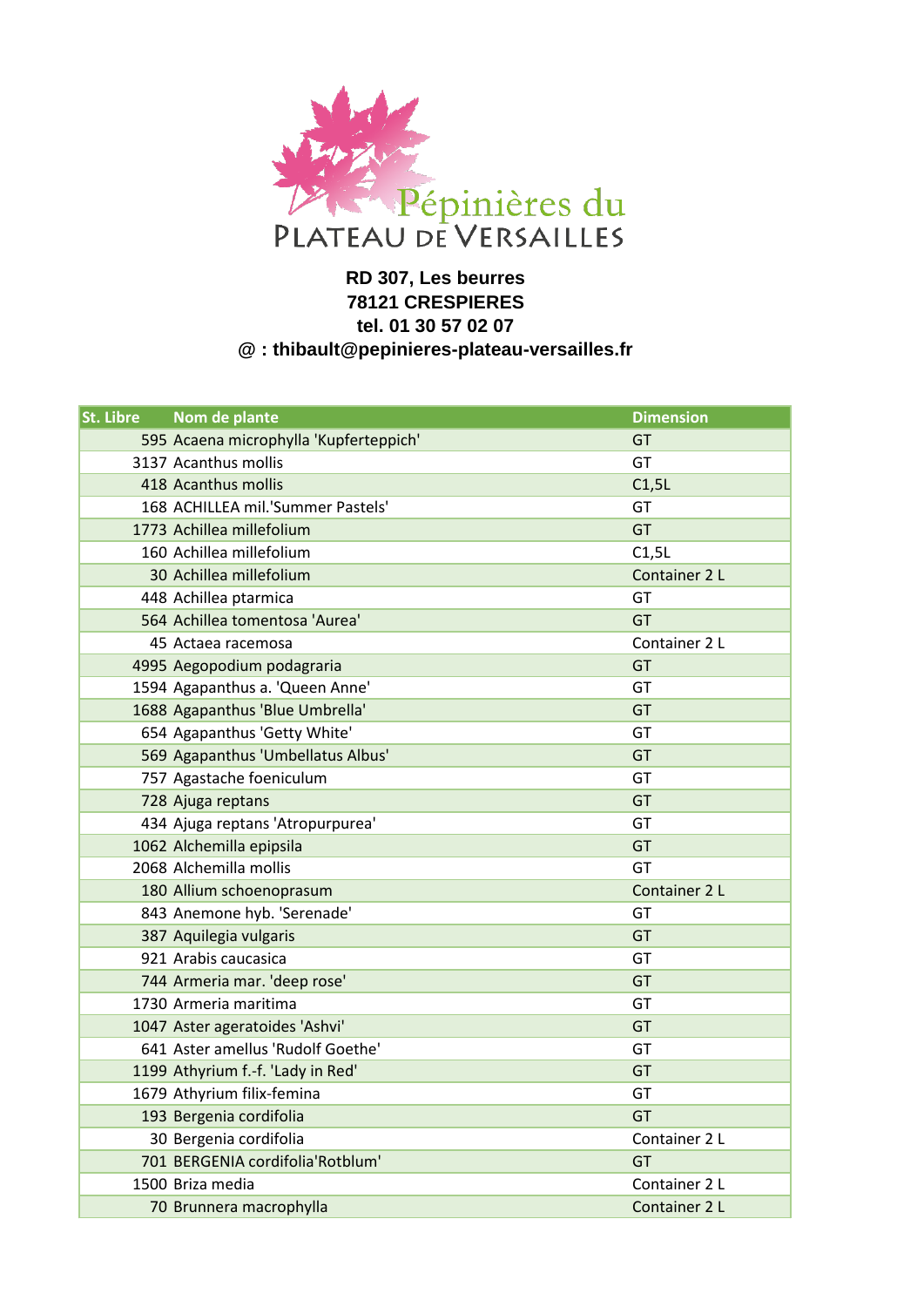| 55 Calamagrostis epigejos                  | C1,5L         |
|--------------------------------------------|---------------|
| 2341 Campanula persicifolia                | GT            |
| 407 Campanula portenschlagiana (= Muralis) | GT            |
| 451 Carex acutiformis                      | GT            |
| 1312 Carex buchananii                      | GT            |
| 1470 Carex comans 'Frosted Curls'          | GT            |
| 478 Carex morrowii 'Ice Dance'             | GT            |
| 203 Carex oshimensis 'Evergold'            | GT            |
| 715 Centaurea dealbata                     | GT            |
| 70 Centranthus ruber                       | Container 2 L |
| 877 Centranthus ruber 'Albus'              | GT            |
| 225 Centranthus ruber 'Albus'              | C1,5L         |
| 367 Centranthus ruber 'Coccineus'          | GT            |
| 1152 Cerastium tomentosum                  | GT            |
| 2826 Ceratostigma plumbaginoides           | GT            |
| 974 Coreopsis grandiflora                  | GT            |
| 960 Cortaderia selloana                    | GT            |
| 443 Crocosmia 'Lucifer'                    | GT            |
| 1840 Delosperma cooperi                    | GT            |
| 1792 Delosperma cooperi Table Mountain     | GT            |
| 1528 Delosperma sutherlandii               | GT            |
| 2531 Delphinium (P) 'Magic Fountains'      | GT            |
| 2710 Deschampsia cespitosa                 | GT            |
| 188 Deschampsia cespitosa                  | C1,5L         |
| 800 Deschampsia cespitosa                  | Container 2 L |
| 1082 Deschampsia flexuosa                  | GT            |
| 694 Dianthus (PL) 'Roseus'                 | GT            |
| 1078 Dianthus delt. 'Albiflorus'           | GT            |
| 352 Dianthus delt. 'Brilliant'             | GT            |
| 1319 Dianthus delt. White                  | GT            |
| 1438 Dianthus deltoides                    | GT            |
| 777 Dicksonia antarctica                   | GT            |
| 190 Dierama pulcherrimum                   | Container 2 L |
| 283 Digitalis grand. 'Carillon'            | GT            |
| 1591 Digitalis purpurea                    | GT            |
| 2013 Dipsacus sativus                      | GT            |
| 1780 Dryopteris affinis                    | GT            |
| 55 Dryopteris erythrosora                  | GT            |
| 906 Dryopteris wallichiana                 | GT            |
| 811 Echinacea p. 'Magnus'                  | GT            |
| 768 Echinacea p. 'Rubinstern'              | GT            |
| 558 Echinacea p. 'White Swan'              | GT            |
| 361 Echinacea pallida                      | GT            |
| 643 Echinacea purpurea                     | GT            |
| 1173 Echinops bannaticus 'Blue Globe'      | GT            |
| 330 Epimedium versicolor                   | Container 2 L |
| 903 Eragrostis curvula                     | GT            |
|                                            | GT            |
| 448 Eragrostis spectabilis                 |               |
| 3527 Erigeron karvinskianus                | GT            |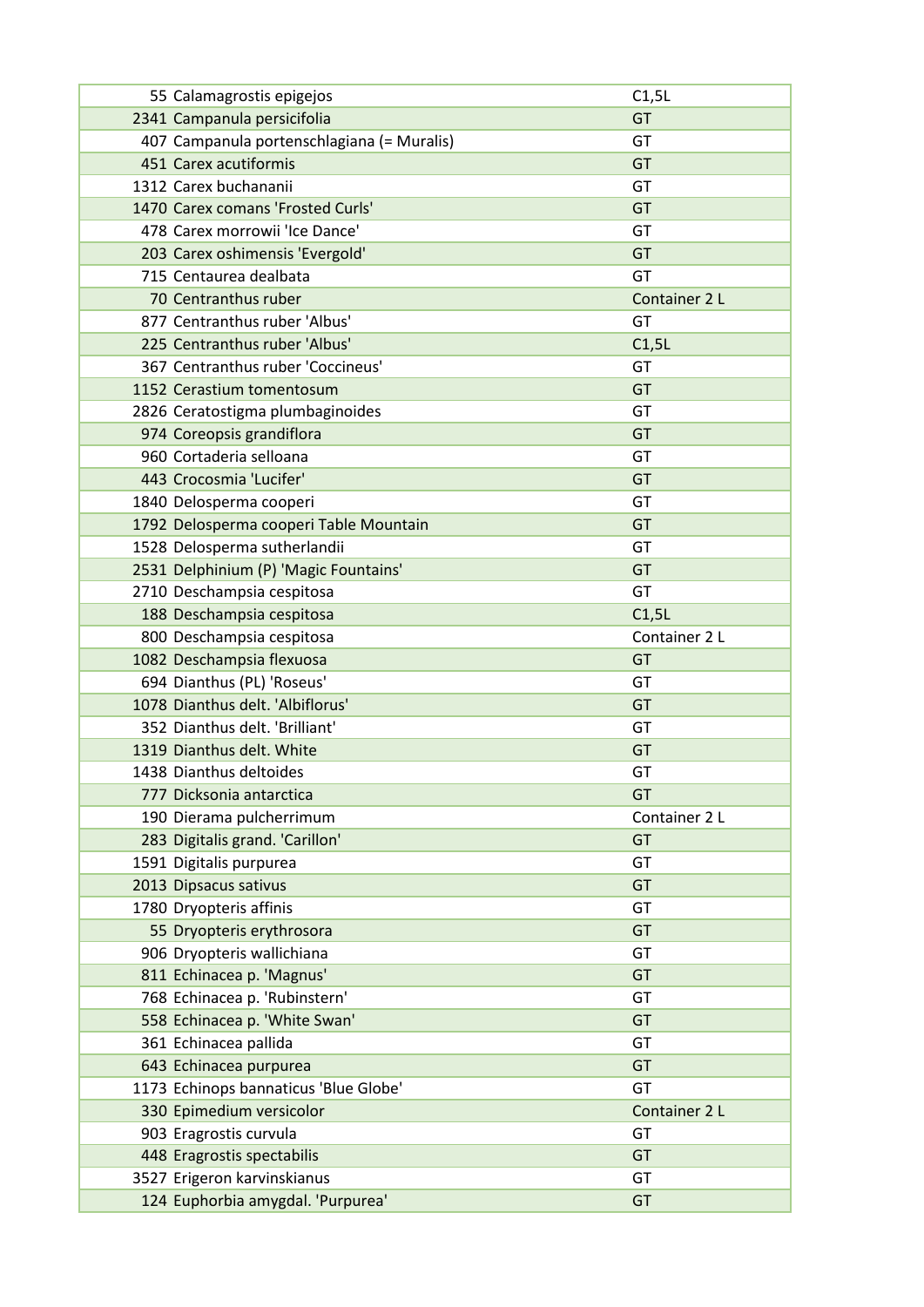| 304 Euphorbia amygdal. robbiae        | GT            |
|---------------------------------------|---------------|
| 94 Euphorbia amygdal. robbiae         | C1,5L         |
| 530 Euphorbia 'Ascot Rainbow'         | GT            |
| 30 Euphorbia characias                | Container 2 L |
| 1334 Euphorbia martinii               | GT            |
| 370 Euphorbia myrsinites              | <b>GT</b>     |
| 498 Festuca amethystina               | GT            |
| 240 Festuca gigantea                  | GT            |
| 1022 Filipendula ulmaria              | GT            |
| 1860 Filipendula vulgaris             | GT            |
| 998 Foeniculum vulgare                | GT            |
| 58 Foeniculum vulgare                 | C1,5L         |
| 100 Foeniculum vulgare 'Purpureum'    | Container 2 L |
| 247 Galium odoratum                   | GT            |
| 186 Galium odoratum                   | C1,5L         |
| 90 Galium odoratum                    | Container 2 L |
| 110 Galium odoratum                   | Container 2 L |
| 4028 Gaura lindheimeri                | <b>GT</b>     |
| 360 Gaura lindheimeri                 | Container 2 L |
| 1526 Geranium cantabrig. 'Cambridge'  | GT            |
| 200 Geranium cantabrig. 'Cambridge'   | Container 2 L |
| 295 Geranium 'Johnson's Blue'         | <b>GT</b>     |
| 364 Geranium macrorrhizum             | GT            |
| 497 Geranium macrorrhizum             | C1,5L         |
| 1135 Geranium 'Tiny Monster'          | GT            |
| 287 Geum coccineum 'Borisii'          | GT            |
| 915 Glechoma hederacea                | GT            |
| 864 Gypsophila cerastioides           | GT            |
| 20060 Hedera Algerian Bellecour®      | GT            |
| 771 Hedera helix                      | C1,5L         |
| 40 Hedera helix                       | Container 2 L |
| 7564 Hedera hibernica                 | <b>GT</b>     |
| 1755 Helichrysum italicum             | GT            |
| 270 Helleborus foetidus               | Container 2 L |
| 258 Hemerocallis 'Catherine Woodbury' | GT            |
| 1961 Hemerocallis 'Pardon Me'         | GT            |
| 2157 Hemerocallis 'Stella de Oro'     | GT            |
| 251 Hemerocallis 'Summer Wine'        | GT            |
| 854 Hesperis matr. 'Alba'             | GT            |
| 859 Hesperis matronalis               | GT            |
| 173 Heuchera 'Caramel'                | C1,5L         |
| 221 Heuchera 'Emerald Queen'          | GT            |
| 4531 Heuchera mic. 'Palace Purple'    | GT            |
| 420 Heuchera 'Seasons King'           | <b>GT</b>     |
| 216 Heuchera Variée                   | Container 2 L |
| 114 Heuchera Variée                   | Container 2 L |
| 90 Heucherella a. 'Bridget Bloom'     | Container 2 L |
| 190 Hosta 'Undulata Albomarginata'    | GT            |
| 2298 Hypericum calycinum              | GT            |
| 293 Hypericum perforatum              | GT            |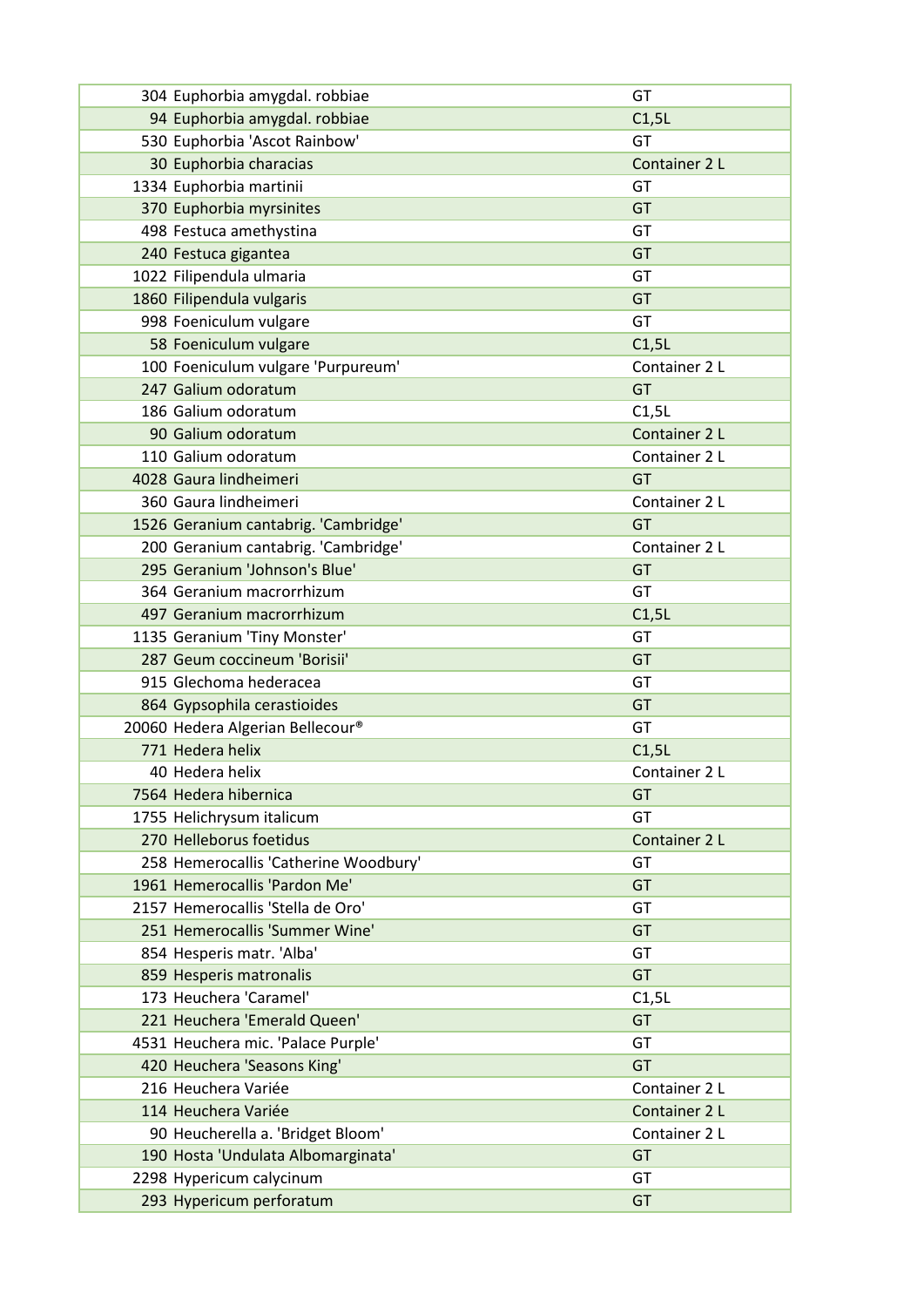| 611 Hyssopus officinalis                            | GT            |
|-----------------------------------------------------|---------------|
| 59 Iberis sempervirens                              | GT            |
| 623 Inula magnifica                                 | GT            |
| 872 Iris (G) 'Florentina'                           | GT            |
| 153 Iris (G) 'Harbor Blue'                          | GT            |
| 202 Iris (G) 'Howard Weed'                          | <b>GT</b>     |
| 206 Iris (G) 'Jane Philips'                         | GT            |
| 5405 Iris foetidissima                              | GT            |
| 430 Iris germanica                                  | GT            |
| 464 Iris pallida dalmatica                          | <b>GT</b>     |
| 2656 Iris pseudacorus                               | GT            |
| 679 Iris sib. 'Ego'                                 | GT            |
| 1522 Iris sib. 'Sparkling Rose'                     | GT            |
| 156 Iris sibirica                                   | GT            |
| 571 Jasione laevis                                  | GT            |
| 574 Juncus effusus 'Spiralis'                       | GT            |
| 336 Knautia macedonica                              | GT            |
| 1872 Lavandula ang. 'Munstead'                      | GT            |
| 95 Leucanthemum vulgare                             | GT            |
| 873 Leymus arenarius                                | <b>GT</b>     |
| 180 Leymus arenarius                                | C1,5L         |
| 120 Leymus arenarius                                | Container 2 L |
| 207 Liriope muscari 'Big Blue'                      | C1,5L         |
| 70 Luzula sylvatica                                 | Container 2 L |
| 170 Lychnis chalc. 'Alba'                           | Container 2 L |
|                                                     |               |
|                                                     | GT            |
| 1211 Lysimachia ephemerum<br>4071 Lythrum salicaria | GT            |
| 609 Melica ciliata                                  | GT            |
| 298 Mentha aquatica                                 | GT            |
| 160 Mentha spicata                                  | Container 2 L |
| 292 Miscanthus sin. 'Flamingo'                      | GT            |
| 201 Miscanthus sin. 'Haiku'                         | GT            |
| 299 Miscanthus sin. 'Herman Mussel'                 | GT            |
| 298 Miscanthus sin. 'Korea'                         | GT            |
| 300 Miscanthus sin. 'Krater'                        | GT            |
| 297 Miscanthus sin. 'Roter Pfeil'                   | GT            |
| 289 Miscanthus sin. 'Sirene'                        | GT            |
| 914 Miscanthus sinensis                             | GT            |
| 250 Miscanthus sinensis                             | Container 2 L |
| 484 Molinia caerulea 'Edith Dudszus'                | GT            |
| 595 Muhlenbergia capillaris                         | GT            |
| 50 Muhlenbergia capillaris                          | Container 2 L |
| 1193 Nepeta faassenii                               | GT            |
| 1595 Nepeta racemosa                                | GT            |
| 752 Nepeta 'Six Hills Giant'                        | GT            |
| 500 Ophiopogon plan. 'Niger'                        | GT            |
| 483 Origanum vulg. 'Compactum'                      | GT            |
| 838 Origanum vulgare                                | GT            |
| 289 Pachysandra term. 'Green Carpet'                | GT            |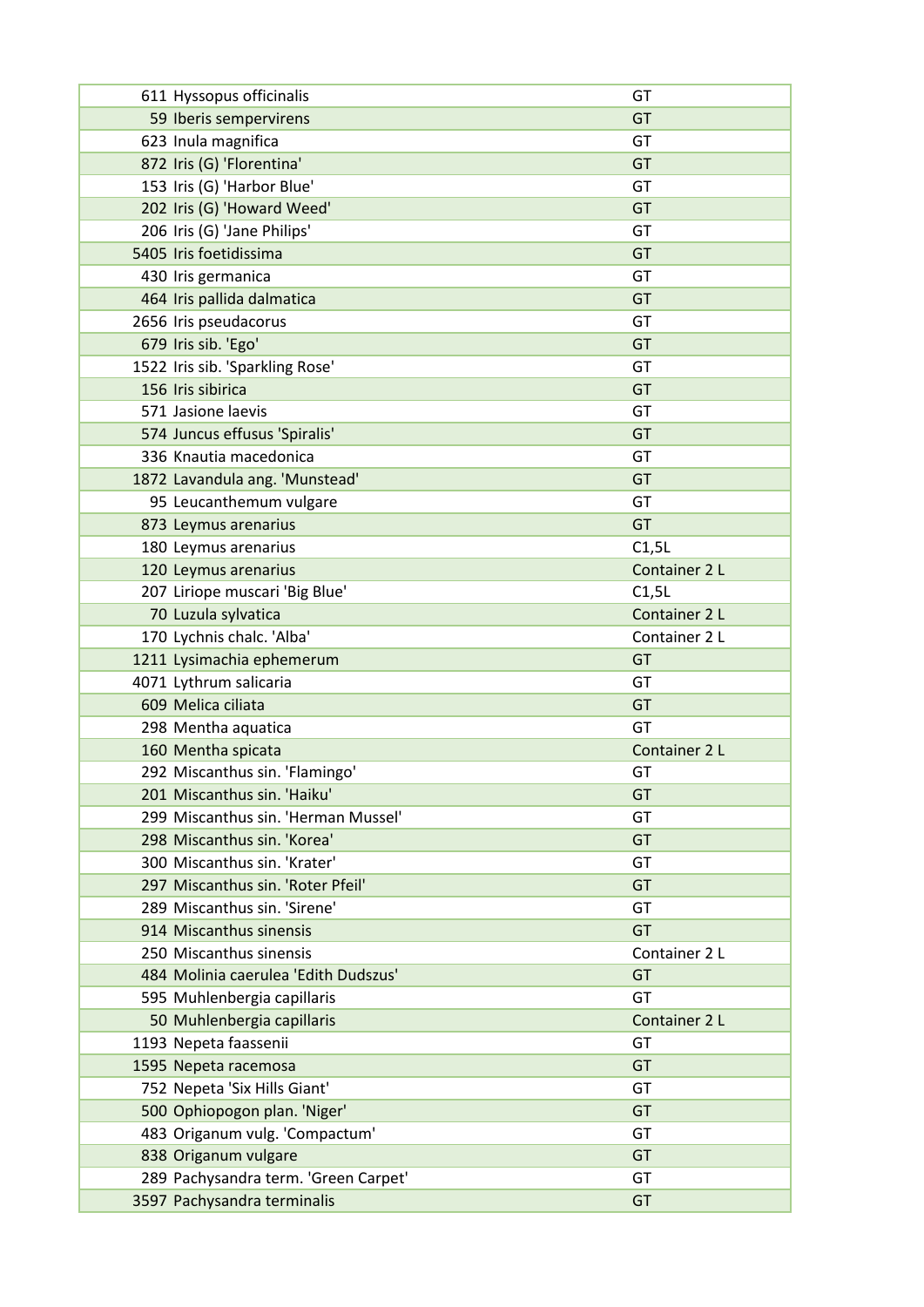| 87 Panicum virgatum                     | GT            |
|-----------------------------------------|---------------|
| 411 Pennisetum alopecuroides            | C1,5L         |
| 503 Pennisetum incomptum                | GT            |
| 153 Pennisetum incomptum                | C1,5L         |
| 1154 Pennisetum orientale               | GT            |
| 884 Penstemon digit. 'Husker Red'       | GT            |
| 211 Phlomis russeliana                  | GT            |
| 348 Phlox sub. fabulous 'Rose'          | GT            |
| 1090 Phlox subulata                     | GT            |
| 156 Phlox subulata fabulous 'White'     | GT            |
| 5549 Phragmites australis               | GT            |
| 140 Plante Vivace Varié                 | Container 2 L |
| 110 Polygonatum multiflorum             | Container 2 L |
| 948 Polystichum polyblepharum           | GT            |
| 285 Primula veris                       | GT            |
| 183 Rosmarinus officinalis              | <b>GT</b>     |
| 3025 Rudbeckia f. 'Goldsturm'           | GT            |
| 1791 Rudbeckia f. 'Goldsturm'           | C1,5L         |
| 869 Rudbeckia occidentalis              | GT            |
| 1424 Sagina subulata                    | GT            |
| 182 Salvia nemorosa                     | GT            |
| 2198 Salvia nemorosa 'Blaukönigin'      | GT            |
| 636 Salvia nemorosa 'Ostfriesland'      | GT            |
| 3232 Salvia officinalis                 | <b>GT</b>     |
| 40 Salvia officinalis                   | Container 2 L |
| 219 Salvia pratensis                    | GT            |
| 1970 Salvia 'Purple Queen'              | GT            |
| 178 Sanguisorba menziesii               | GT            |
| 927 Saponaria ocymoides                 | GT            |
| 818 Sedum acre                          | GT            |
| 181 Sedum album                         | GT            |
| 702 Sedum 'Carl'                        | GT            |
| 1905 Sedum flor. 'Weihenstephaner Gold' | GT            |
| 540 Sedum 'Herbstfreude'                | GT            |
| 1334 Sedum oreganum                     | GT            |
| 2104 Sedum reflexum                     | GT            |
| 4905 Sedum spectabile 'Brillant'        | GT            |
| 1410 Sedum spurium 'Splendens'          | GT            |
| 536 Sesleria caerulea                   | GT            |
| 168 Silene maritima                     | GT            |
| 90 Soleirolia soleirolii                |               |
|                                         | Container 2 L |
| 2808 Stachys byzantina                  | GT            |
| 79 Stipa tenuifolia                     | GT            |
| 293 Stipa tenuifolia                    | C1,5L         |
| 690 Tanacetum vulgare                   | GT            |
| 1604 Tellima grandiflora                | GT            |
| 2272 Teucrium chamaedrys                | GT            |
| 457 Thymus serpyllum                    | GT            |
| 446 Thymus vulgaris                     | GT            |
| 110 Tiarella cordifolia                 | Container 2 L |